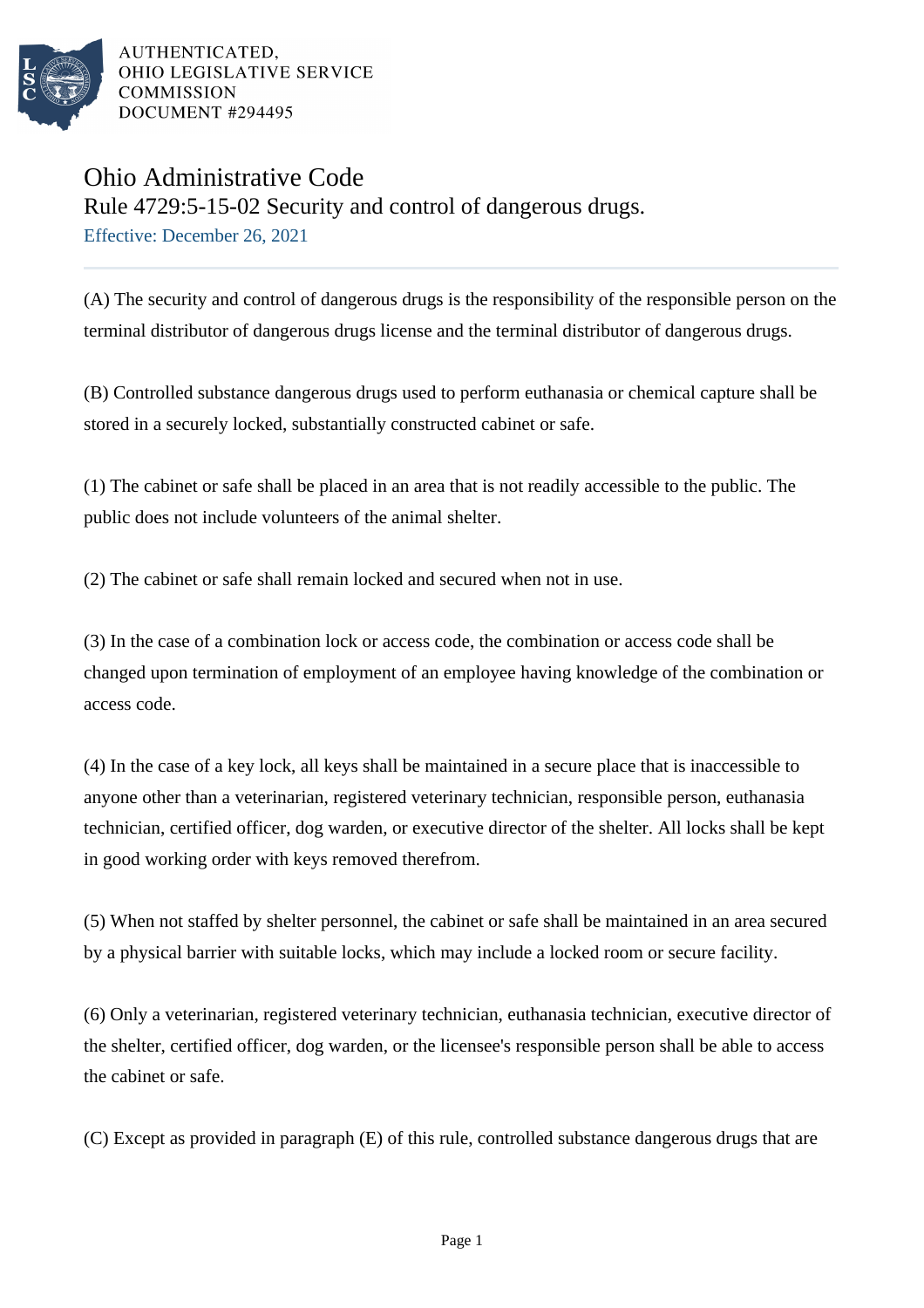

not used to perform euthanasia or chemical capture shall be stored in a securely locked, substantially constructed cabinet or safe.

(1) The cabinet or safe shall be placed in a designated drug storage area that is not accessible by the public. The public does not include volunteers of the animal shelter.

(2) The cabinet or safe shall remain locked and secured when not in use.

(3) In the case of a combination lock or access code, the combination or access code shall be changed upon termination of employment of an employee having knowledge of the combination or access code.

(4) In the case of a key lock, all keys shall be maintained in a secure place that is inaccessible to anyone other than a veterinarian if not being used by a veterinarian or a veterinary technician in accordance with paragraph  $(C)(6)(a)$ ,  $(C)(6)(b)$ , or  $(C)(6)(c)$  of this rule. All locks shall be kept in good working order with keys removed therefrom.

(5) When not staffed by shelter personnel, the cabinet or safe shall be maintained in an area secured by a physical barrier with suitable locks, which may include a locked room or secure facility.

(6) Except as provided in paragraph  $(C)(6)(a)$ ,  $(C)(6)(b)$ , or  $(C)(6)(c)$  of this rule, only a veterinarian shall be able to access the cabinet or safe.

(a) A veterinarian may provide a veterinary technician with a temporary key for the purposes of accessing the cabinet or safe. A veterinary technician shall return the key provided in accordance with this paragraph to the veterinarian or a secured location with restricted access (such as a lockbox) no later than the end of the technician's shift or if there is no longer a veterinarian available to provide personal supervision.

(b) A veterinarian may provide a veterinary technician with a key, combination or access code for the purposes of accessing the cabinet or safe, if all the following conditions apply:

(i) The cabinet or safe is maintained in a room secured by a physical barrier with suitable locks that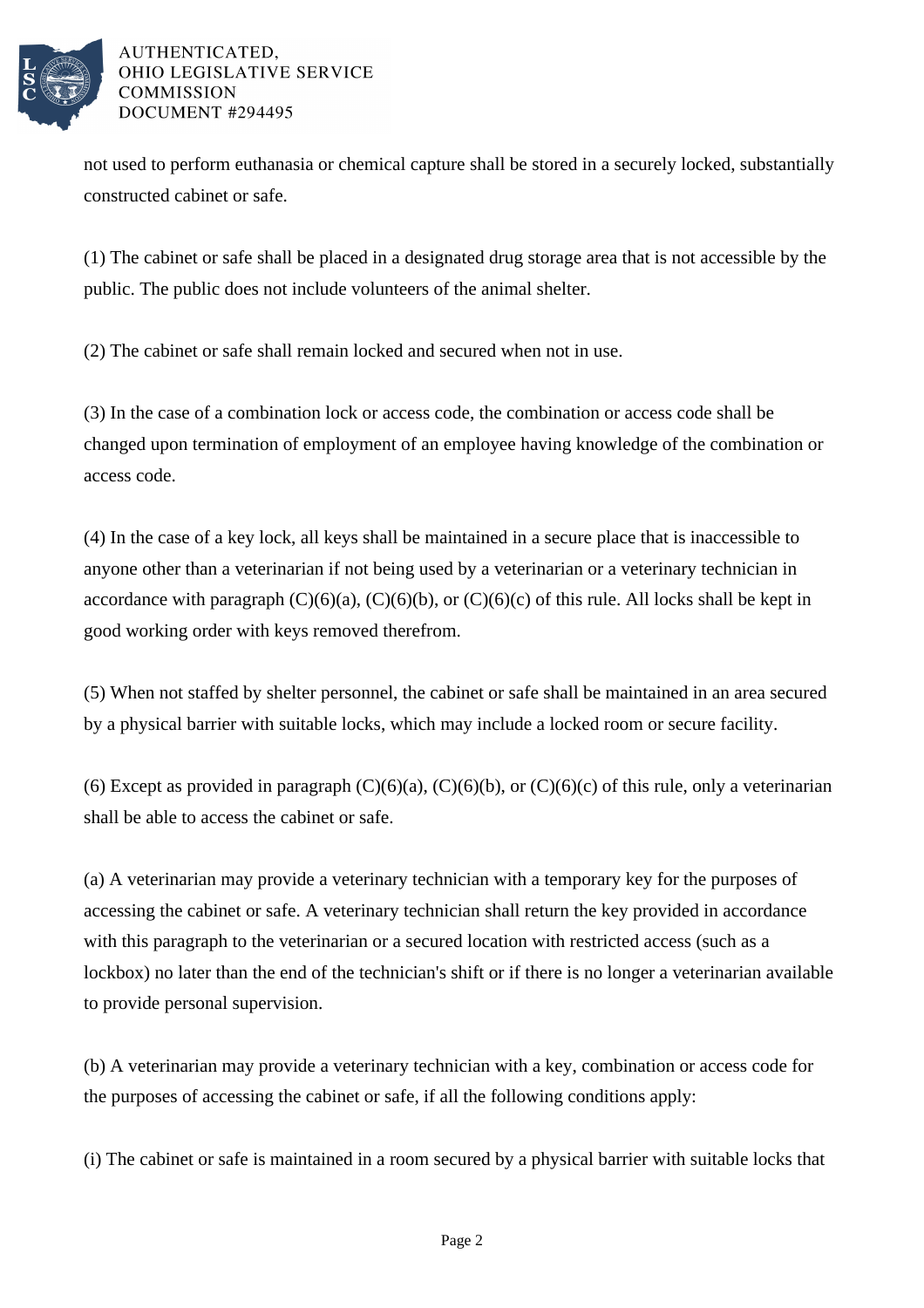

can only be unlocked by a veterinarian;

(ii) The room is locked when not staffed by personnel or when there is no longer a veterinarian available to provide personal supervision.

(c) Any other method approved by the board's executive director or the director's designee that provides effective controls and procedures to guard against theft and diversion.

(D) Except as provided in paragraphs (B) and (E) of this rule, a registered veterinary technician may have access to controlled substances only under the personal supervision of a veterinarian.

(E) Employees or volunteers of an animal shelter or county dog warden that are designated by the responsible person or the shelter's executive director may have unsupervised access to controlled substances only under the following conditions:

(1) The drugs have been personally furnished by a veterinarian or dispensed by a pharmacy for direct administration to an animal.

(2) The drugs must be stored in an area secured by a physical barrier with suitable locks, which may include a substantially constructed cabinet, safe, or room. Access to the cabinet, safe, or room shall be limited to designated staff. The cabinet or safe must be separate from those required in paragraphs (B), (C), and (I) of this rule.

(a) The cabinet or safe shall be placed in an area that is not readily accessible to the public. The public does not include volunteers of the animal shelter or county dog warden.

(b) The cabinet, safe, or room shall remain locked and secured when not in use.

(c) In the case of a key lock, all keys shall be maintained in a secure place that is inaccessible to anyone other than designated staff. All locks shall be kept in good working order with keys removed therefrom.

(d) When not staffed by shelter personnel, the cabinet or safe shall be maintained in an area secured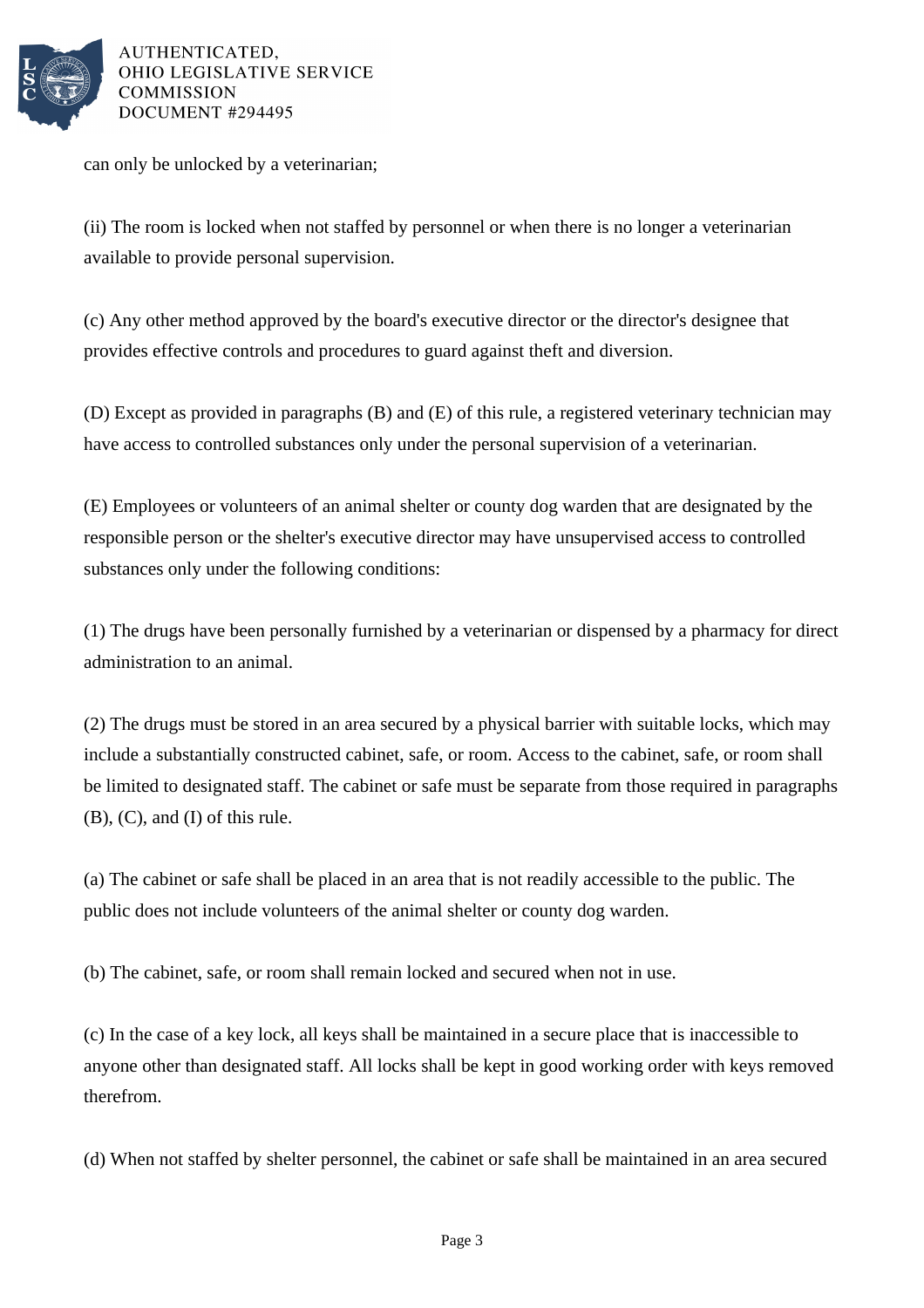

by a physical barrier with suitable locks, which may include a locked room or secure facility.

(3) A record of drug administration shall be maintained in accordance with paragraph (E) of rule 4729:5-15-03 of the Administrative Code.

(4) The responsible person shall report the theft or significant loss of drugs maintained pursuant to this paragraph in accordance with rule 4729:5-3-02 of the Administrative Code.

(5) The responsible person or shelter's executive director shall maintain a current list of all designated employees or volunteers for immediate inspection by an agent, officer or inspector of the board.

(F) Non-controlled dangerous drugs that have been personally furnished by a veterinarian or dispensed by a pharmacy for direct administration may be administered by an animal shelter or county dog warden employee or volunteer.

(G) Only a veterinarian shall have access to uncompleted prescription blanks used for writing a prescription. Uncompleted prescription blanks shall be secured when not in use.

(H)

(1) For an animal shelter or county dog warden that is licensed in accordance with section 4729.54 of the Revised Code: personnel authorized by the responsible person may have access to D.E.A. controlled substance order forms only under the personal supervision of a veterinarian. D.E.A. controlled substance order forms shall be secured when not in use.

(2) For an animal shelter or county dog warden that is licensed in accordance with section 4729.531 of the Revised Code: personnel authorized by the responsible person may have access to D.E.A. controlled substance order forms only under the personal supervision of the responsible person. D.E.A. controlled substance order forms shall be secured when not in use.

(I) Thiafentanil, carfentanil, etorphine hydrochloride and diprenorphine shall be stored in a separate safe or steel cabinet equivalent to a U.S. government class V security container from all other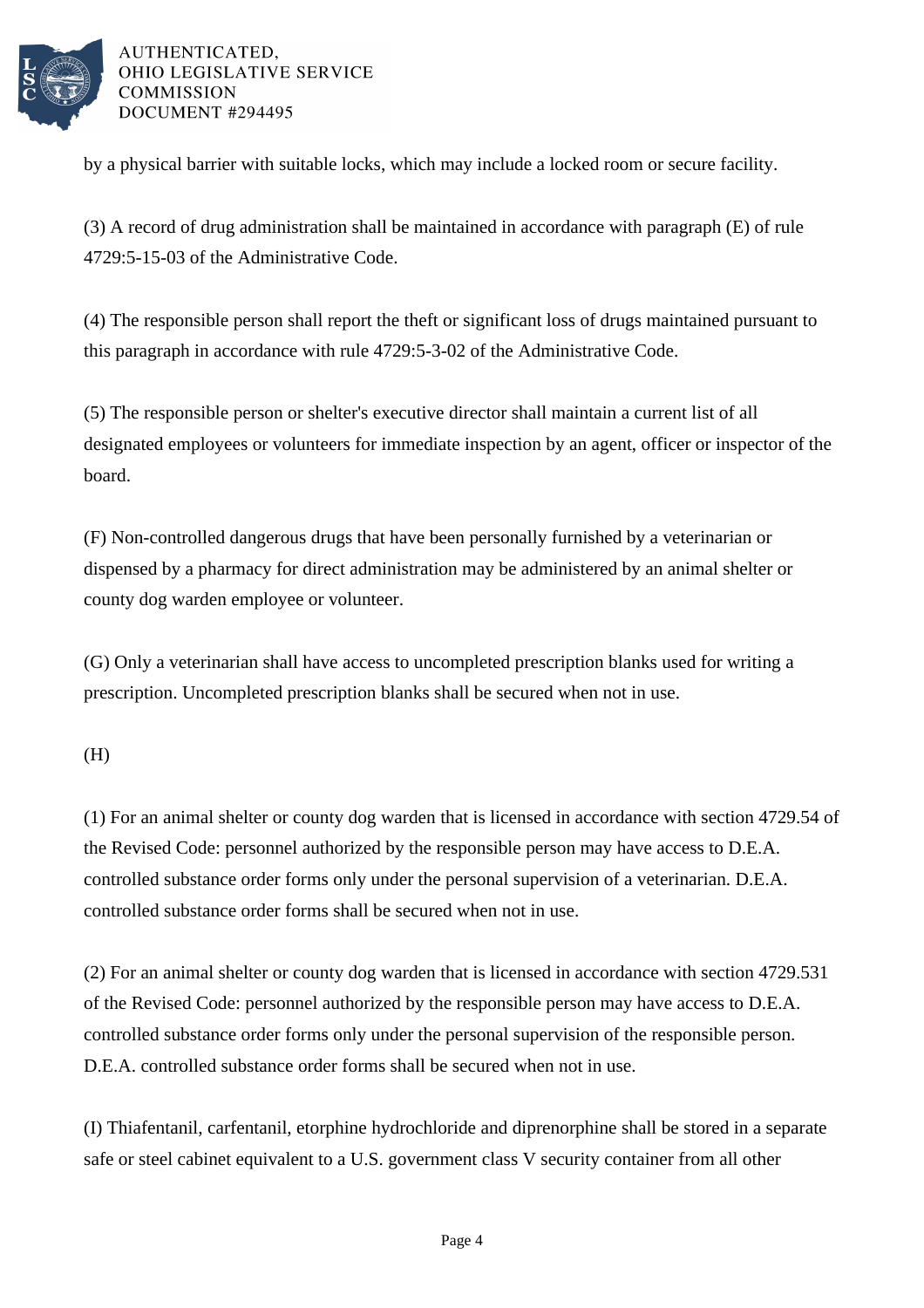

controlled substances.

(1) There is no minimum size or weight requirement but if the cabinet or safe weighs less than seven hundred fifty pounds, it must be secured to the floor or wall in such a way that it cannot be readily removed.

(2) Except as provided for in this paragraph, the cabinet or safe shall be placed in a designated drug storage area that is not accessible by the public. When it is necessary for employee maintenance personnel, nonemployee maintenance personnel, patients, business guests, or visitors to be present in or pass through areas containing the cabinet or safe, a veterinarian or veterinary technician shall provide for adequate observation of the area.

(3) The cabinet or safe shall remain locked and secured when not in use.

(4) In the case of a combination lock or access code, the combination or access code shall be changed upon termination of employment of an employee having knowledge of the combination or access code.

(5) In the case of a key lock, all keys shall be maintained in a secure place that is inaccessible to anyone other than a veterinarian if not being used by a veterinarian. All locks shall be kept in good working order with keys removed therefrom.

(6) When not staffed by personnel, the cabinet or safe shall be maintained in an area secured by a physical barrier with suitable locks, which may include a locked room or secure facility.

(7) Only a veterinarian shall be able to access the safe or cabinet.

(J) When not staffed by personnel, hypodermics shall be stored in an area secured by a physical barrier with suitable locks, which may include a substantially constructed cabinet, locked room, or secured facility. During normal business hours, hypodermics shall not be stored in areas where members of the public are not supervised by individuals authorized to administer injections. Members of the public do not include volunteers of the animal shelter or county dog warden.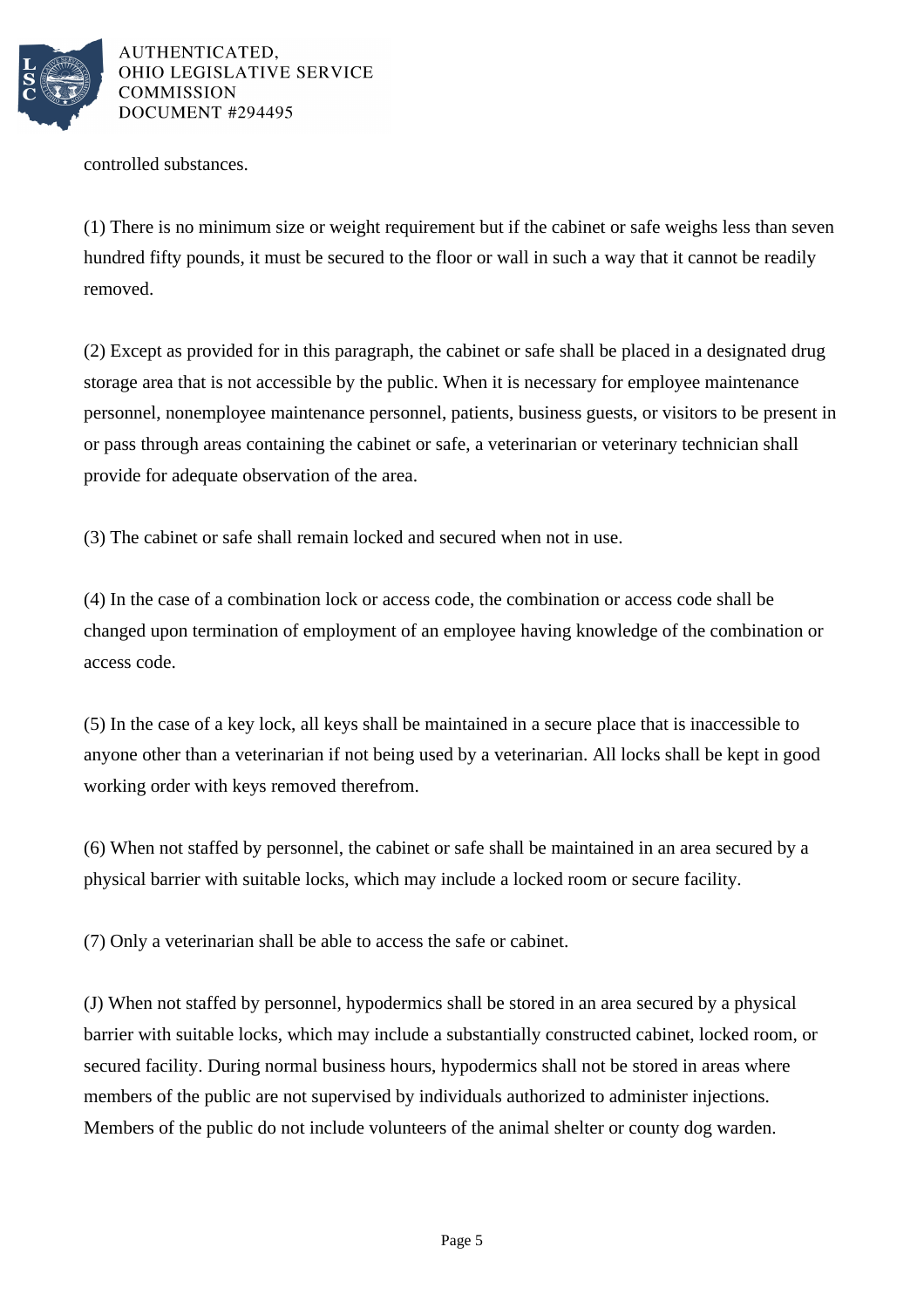

(K) When not staffed by personnel, non-controlled dangerous drugs shall be stored in an area secured by a physical barrier with suitable locks, which may include a substantially constructed cabinet, locked room, or secured facility. During normal business hours, non-controlled dangerous drugs shall not be stored in areas where members of the public are not supervised by individuals authorized to administer such drugs. Members of the public do not include volunteers of the animal shelter or county dog warden.

(L) In the event of a change of ownership of an animal, an employee or volunteer may transfer dangerous drugs that have been personally furnished by a veterinarian or dispensed by a pharmacy for direct administration to an animal to the animal's new owner or caregiver. The transfer of controlled substances shall be documented in accordance with paragraph (I) of rule 4729:5-15-03 of the Administrative Code.

(M) All records relating to the receipt, administration, distribution, personal furnishing and sale of dangerous drugs shall be maintained under appropriate supervision and control to restrict access by those who neither work for, or volunteer at, the animal shelter or county dog warden.

(N) All areas where dangerous drugs and devices are stored shall be dry, well-lit, well-ventilated, and maintained in a clean and orderly condition. Storage areas shall be maintained at temperatures and conditions which will ensure the integrity of the drugs prior to use as stipulated by the USP/NF and/or the manufacturer's or distributor's labeling. Refrigerators and freezers used for the storage of drugs and devices shall comply with the following:

(1) Maintain either of the following to ensure proper refrigeration and/or freezer temperatures are maintained:

(a) Temperature logs with, at a minimum, daily observations; or

(b) A temperature monitoring system capable of detecting and alerting staff of a temperature excursion.

(2) The terminal distributor shall develop and implement policies and procedures to respond to any out of range individual temperature readings or excursions to ensure the integrity of stored drugs.